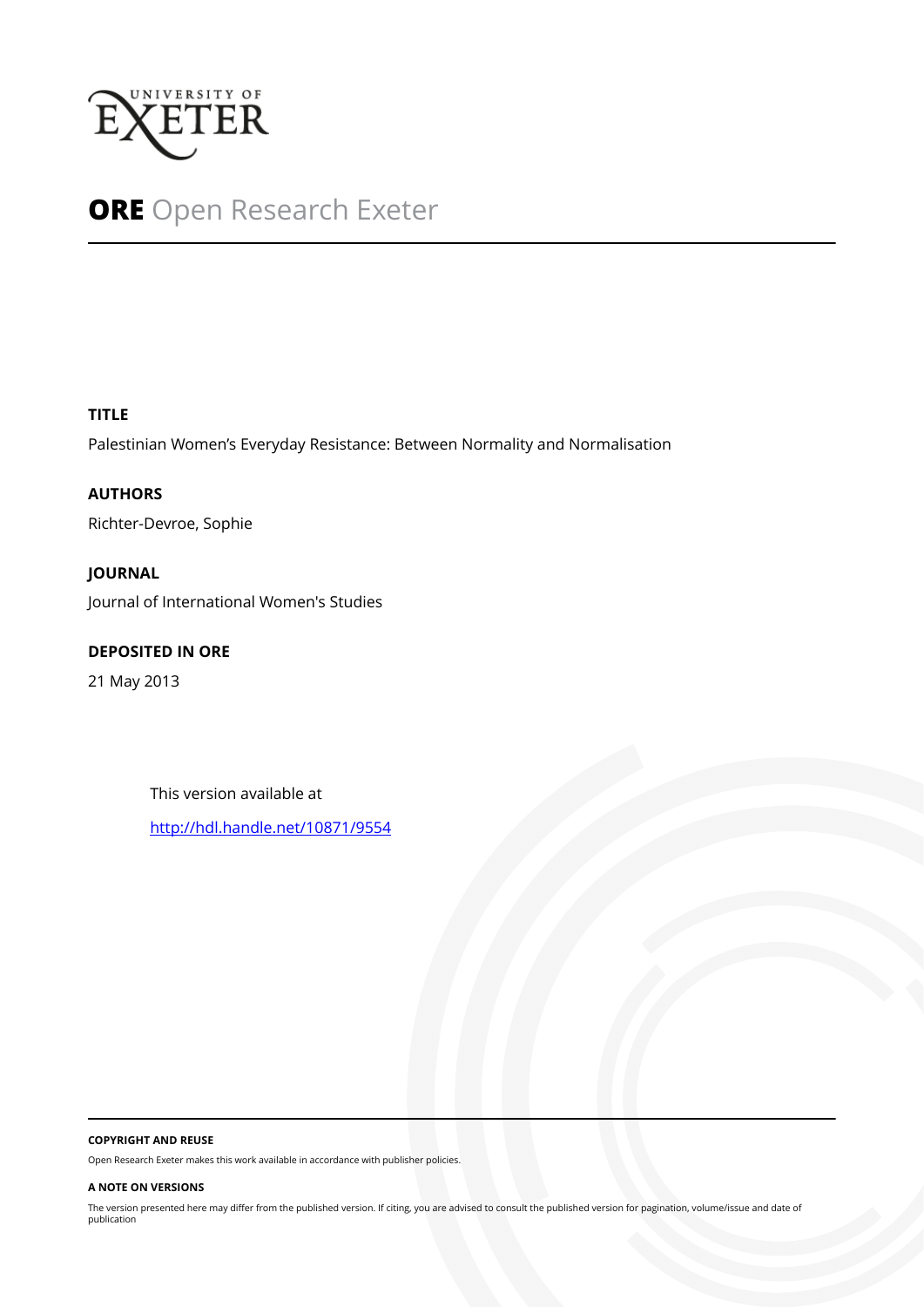# **Palestinian Women's Everyday Resistance: Between Normality and Normalisation**

By Sophie Richter-Devroe

#### **Abstract**

The paper traces Palestinian women's understandings, practices and framings of everyday resistance. Women's resistance acts consist of both materially-based survival strategies and various coping strategies at the ideational level. Focussing on the latter, this study investigates women's practices of travelling to create (a sense of) normal joyful life for themselves, their families, friends and community with the aim of shedding light upon the complex and mutually constitutive interplay between women's agency and the various social and political power structures. It is argued that Palestinian women, although framing their acts of crossing Israeli-imposed physical restriction as acts of resistance against the occupation, are in fact also seizing an opportunity to covertly challenge and trespass internal patriarchal forms of control.

*Keywords*: Palestine, Middle East, women's activism, resistance, gender

## **Introduction**

All throughout the Israeli attacks on Gaza from December 2008 to January 2009 I tried in vain to get news from Marwan, a friend in Gaza City who had helped me two months earlier to arrange interviews for my research project.<sup>[1](#page-2-0)</sup> I never received a reply. Then, on 18 January, the first day of a very fragile ceasefire, he suddenly filled my Inbox with several jokes, including the following: An Israeli arrives at London's Heathrow airport. As he fills out the entry form, the immigration officer asks him: "Occupation?" The Israeli promptly replies: "No, no, just visiting!" I was very happy to hear from Marwan, but his outpour of humour and jokes, coming from Gaza which had been under constant bombardment and attack for more than three weeks, left me somewhat confused. The "genocidal Israeli attack on Gaza" (Pappé, [2](#page-1-0)009), killed more than 1400 people,<sup>2</sup> left many more wounded, and a whole population emotionally and psychologically distressed (see Thabet et. al., 2009). The attacks completely destroyed civilian infrastructure services and brought Gaza "to the brink of humanitarian catastrophe" (Shlaim, 2009:1).

In response to my further inquiries about the situation – but also about his jokes – Marwan answered me in a later email:

…about Gaza and the Israeli aggression, believe me it was the worst days in my life, very difficult, ugly and horrible especially on the kids. Eight windows were broken in my flat. My wife and the kids were in the room and the glass

 $1$  The main empirical data for this paper was collected during 9 months field work for my PhD project in 2007, 2008 and 2009. I conducted ca. 70 semi-structured interviews, several focus groups and many more informal conversations with Palestinian women (and also few men) from the West Bank, East Jerusalem and Gaza Strip. Names of all informants are anonymised. I am thankful to the many Palestinian activists for offering me their time and help, to my doctoral supervisors, Prof. Nonneman and Dr. Ruba Salih for their constant support, and to Exeter University for financial support. I am grateful to the ISA E-Bulletin for granting me permission to reproduce parts of a paper published in spring 2009.

<span id="page-1-1"></span><span id="page-1-0"></span> $2^2$  Statistics on Palestinian casualties during the military operations vary. The Goldstone report questions the figure of 1166 and finds that NGO estimations (between 1387 and 1417) are more consistent (UN, 2009).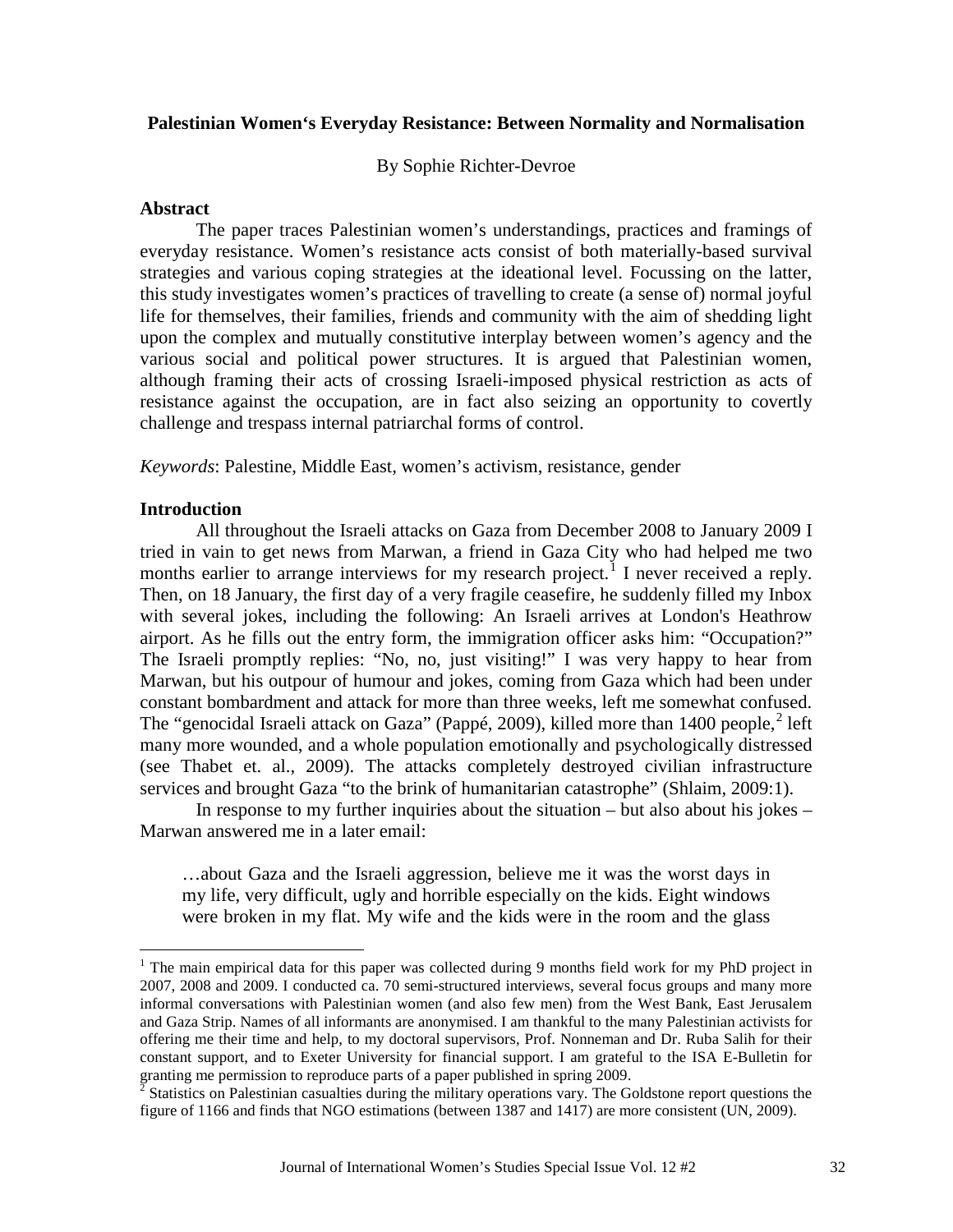broke on them, but thank God nothing happened to them. Plus the sound of the explosions with the sound of the F16 made my kids, and even us, suffer until this moment. My kids now are scared of everything, even if the door [just] shuts strongly from the wind. [...] About [the question of] how we can still make jokes about Israelis and the occupation? - Because we have to, we have to live and yes, you can call it "*ṣumūd*"*.*

*Ṣumūd*, which translates as steadfastness, can be described as a form of infra-politics, or everyday (nonviolent) resistance (Scott, 1997).<sup>[3](#page-1-1)</sup> It is, as Marwan shows, the steadfast and stubborn insistence on carrying on with life and even seizing every opportunity to enjoy it, despite all odds. In contrast to the public, heroic and overt nonviolent resistance, which in Palestine is mostly associated with stone-throwing youth, *ṣumūd* is a more covert, often individual and non-organised everyday resistance. The term is used to refer to a wide variety of acts ranging from more materially-based survival strategies (such as continuing to tend occupied agricultural land or engaging in small-scale income-generating projects to provide livelihoods) through cultural resistance (by upholding traditions, folkloric songs or dresses and other customs), to social and ideational resistance (by, for example, maintaining hope and a sense of normality). As a strategy concerned particularly with preserving family and community life *ṣumūd* has been associated particularly with women's daily struggles (Johnson, 2007:602-3; Peteet, 1991:153; Richter-Devroe, 2008:47-51).

Lama, a mother of five who was born and raised in Askari refugee camp in Nablus and now is a secretarial worker in one of Ramallah's NGOs, explained her *ṣumūd*  in the following way to me:

When we were students in school [...] me and my best female friends we used to talk a lot about our vision for the future for our children. How much you need to keep yourself together, so that you will stay strong, despite all the sadness around you. How much you need to remain steadfast.

Just as Marwan, Lama practices *ṣumūd* at the ideational level through keeping up hope, joy and a vision for the future. It is this form of *ṣumūd* that Palestinian women from various backgrounds continuously stressed to me: their everyday struggles to maintain a normal and – to the extent possible – enjoyable life for themselves, their children and families, *despite* destruction, frustration and death around them. Women organise wedding and other celebrations for their sons and daughters, despite economic hardship, they take their families to visit relatives and friends in other parts of the West Bank and they gather women through mainly informal networks to go on trips and picnics in the countryside, despite Israeli-imposed restrictions of mobility.<sup>[4](#page-2-1)</sup>

<span id="page-2-2"></span><span id="page-2-0"></span>The fact that Palestinians now overwhelmingly identify their pursuit of a normal joyful life as a form of everyday resistance and *ṣumūd* is crucial. Why at this moment in time do Palestinians (and, it seems, particularly women) put emphasis on keeping up hope, normalcy and a joyful life, and what can their changing understandings and

<sup>&</sup>lt;sup>3</sup> For a comprehensive study of *sumūd* as a Palestinian commemorative narrative, see Khalili (2007:99– 112).

<span id="page-2-1"></span><sup>4</sup> In June 2009 OCHA (2009) identified 613 closure obstacles to movement within the West Bank.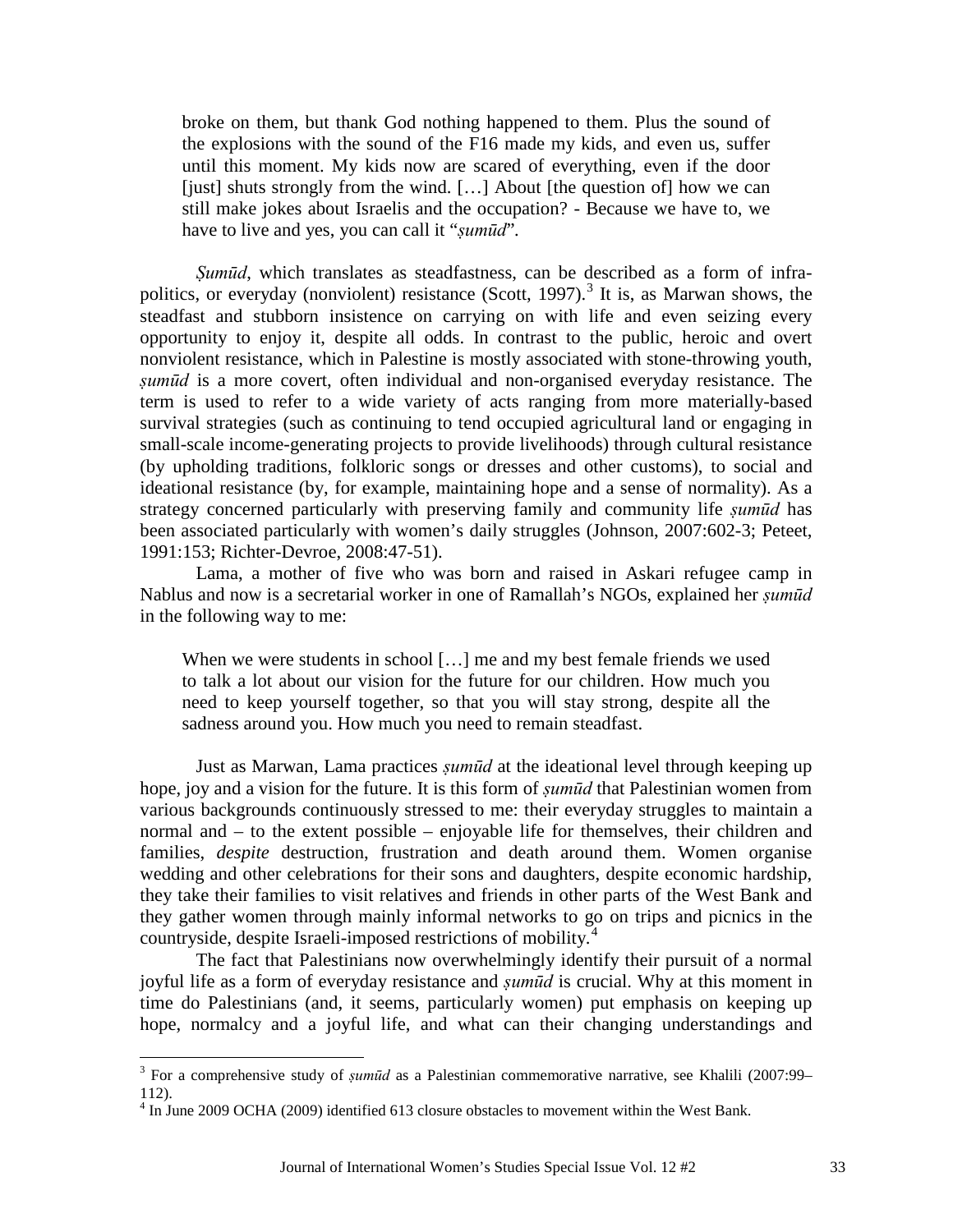practices of *ṣumūd* tell us about developments in the nature of the Israeli occupation? This paper will focus on women's particular practice of going on trips to enjoy life, i.e. crossing physical (but also ideational) boundaries, with the aim of shedding light upon the functioning of systems of power in the Palestinian case in particular, and on the theorisation of resistance and power more broadly.

Following an introductory overview of theories on resistance and power, I present the cases of three Palestinian women who frame their pursuit of everyday pleasure through travelling as an act of resistance. Drawing on evidence provided in other scholarly accounts and as obtained during my field studies more broadly, my discussion of these three cases highlights that women's leisure trips to claim their right to an ordinary joyful life - although at first sight a mere tactic to temporarily circumvent Israeli control over physical space - can simultaneously function as a (more long-term) strategy, not only to resist Israeli occupation of Palestinians' ideational spaces, but also to challenge patriarchal control within Palestinian society.

#### **Everyday Resistance – Theoretical Considerations**

From the 1970s onwards the notion of everyday life increasingly became a focus in scholarly attempts to identify both the location and quality of transformative agency (see e.g. Bourdieu, 1977; de Certeau, 1984). The local and everyday in these writings was recognised as an important site that not only bears traces of power and policies, but also reacts to, challenges, and gets by and around these power imprints in various, often unrecognised, ways. Studying everyday social and political practices thus contributes to unsettling universalist conceptualisation of resistance and change by revealing alternative - but nevertheless political - modes of struggling. Scott (1997:323) puts it in the following way:

So long as we confine our conception of *the political* to activity that is openly declared we are driven to conclude that subordinate groups essentially lack a political life, or that what political life they do have is restricted to those exceptional moments of popular explosion. To do so is to miss the immense political terrain that lies between quiescence and revolt, and that, for better or worse, is the political environment of subject classes.

Studies of the everyday thus highlight that resistance is not independent of systems of power, but rather is conditioned by them. Systems of power do not determine the form resistance takes, but they set the possibilities for distinct types of resistance to emerge. Realising this inter-dependence between resistance and power (or agency and structure) should lead one to "use resistance as a diagnostic of power" (Abu-Lughod, 1990:42). Studied in that way, Palestinian women's everyday struggles can reveal the ways in which the nature of the Israeli occupation and its interrelation with other structures of domination (class, patriarchy, Islamist, nationalist, etc.) has changed. In response to and interaction with these changes, women have devised various forms of resistance that lie in between the more conventional political acts of armed resistance or collective (nonviolent) protest, which one-dimensional mainstream accounts claim to be all there is to Palestinian resistance.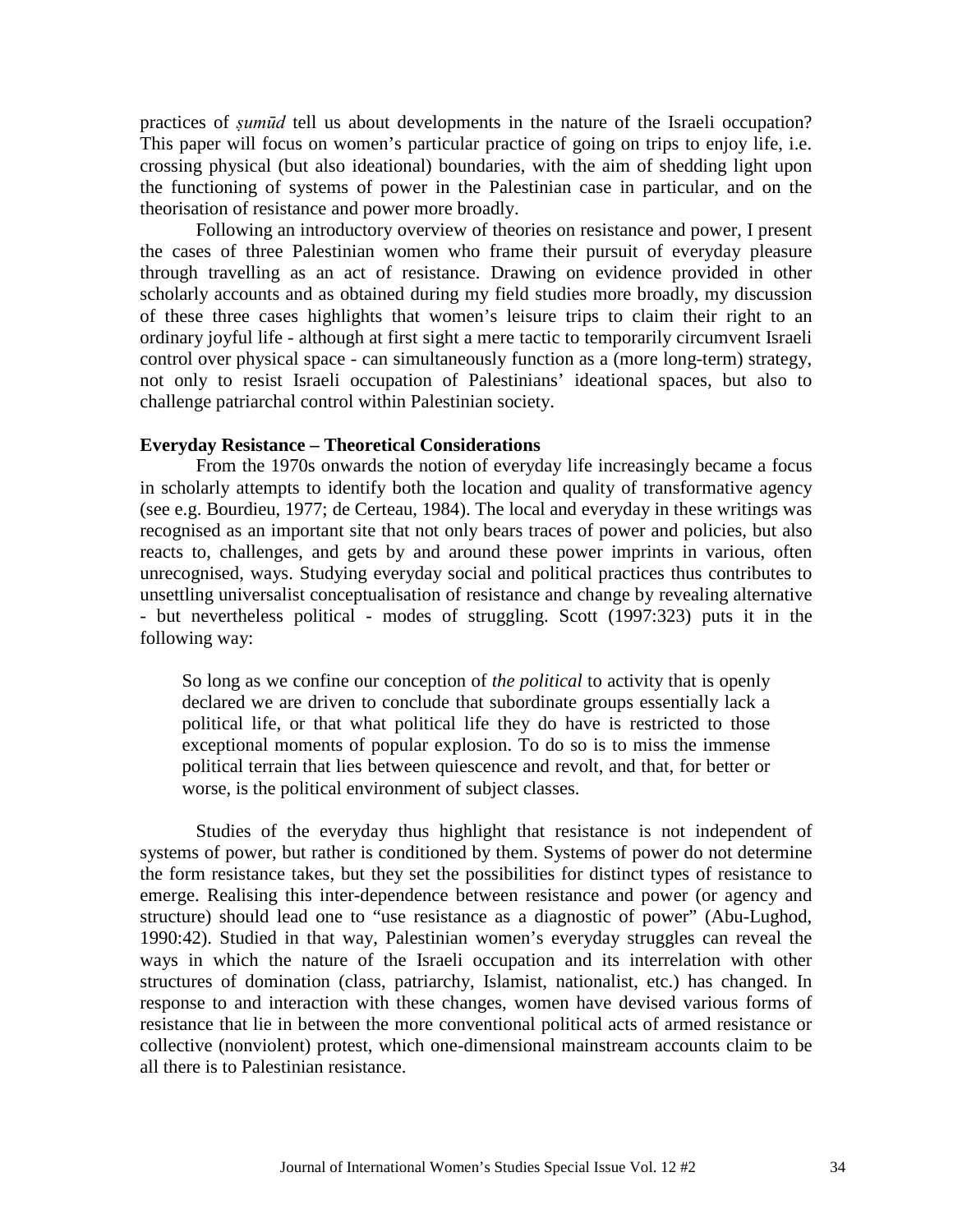By turning the questions on its head and asking not primarily about everyday resistance, but rather about what distinct understandings, framings and acts of resistance reveal about shifts in the matrix of power relations, one can also avoid falling into the trap of romanticising women's everyday resistance as definite signs of freedom and trajectories for change (Abu Lughod, 1990:42). Rather than devaluating women's everyday resistance as irrelevant and a-political or heroifying it as an unquestionably emancipatory act, more nuanced ways of dealing with their transformative potentials are needed. For an analysis of women's practices of crossing physical and ideational restrictions to enjoy life, two more recent comments following Scott's original conceptualisation of everyday resistance are particularly important: the notion of "quiet encroachment" (Bayat, 1997) and of "accommodating protest" (MacLeod, 1992).

Bayat (1997) has found Scott's everyday resistance paradigm to be inapplicable for studying the "street politics" and "quiet encroachment" of the urban poor in Iran. He finds that their struggles cannot be described as defensive, hidden and marginally affecting systems of power only, but that they are offensive acts and often able to initiate changes in the lives of their actors. "Scott's implicit subscription to rational choice theory", according to Bayat, "would overlook the complexity of motives behind this type of struggle, where moral elements are mixed with rational calculations" (6). Bayat draws attention to the meaning and intent that actors might (or might not) attach to their acts. Are everyday acts that *unintentionally* affect social or political change also a form of resistance? As he explains, "the "quiet encroachment of the ordinary" – a silent, patient, protracted, and pervasive advancement of ordinary people on the propertied and powerful in order to survive hardships and better their lives" (7) often starts without much political meaning attached to it, but rather is justified on moral grounds.

MacLeod (1992) in a study on the new veiling in Cairo provides further insights into the everyday resistance tactics of women in particular. She argues that the controversial voluntary veiling adopted by educated and working Egyptian women is an ambiguous form of agency with which women both aim to alter and maintain the status quo:

For women, there is no clear-cut other to confront directly. Facing a layered and overlapping round of oppressors, women do not have the relative luxury of knowing their enemy. Relations with men, class relations, and the more distant realm of global inequalities all affect lower-middle-class women in Cairo, yet none is exclusively responsible for women's subordination. Women see a web of cross-cutting power relations, and an ambiguous symbolic solution like the veil that speaks on different political levels suits the nature of these overlapping power constraints (553).

MacLeod thus draws attention to women's multiple and often hybrid subjectivities, resulting in their ambiguous agency of "accommodating protest". Showing that one act of resistance can have different meanings, intentions and effects on different power structures she urges to conceptualise agency not only within the dichotomies of resistance and conformance, but rather to trace how most of the time one act is both conforming and subverting.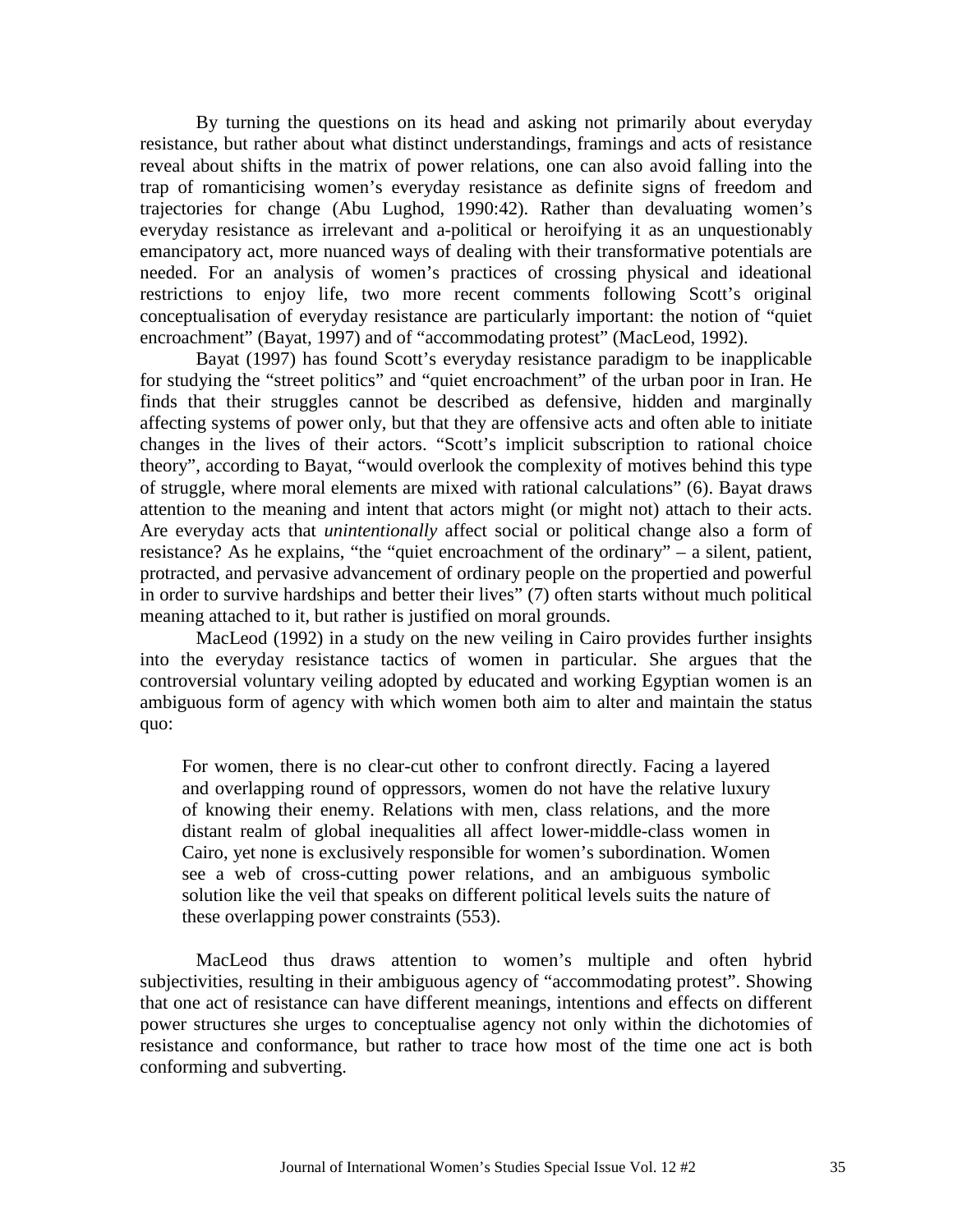A study of Palestinian women's struggles to travel to enjoy life should thus not be caught up in dichotomous questions of whether these acts are either resisting or reinforcing the status quo. Rather, it should be concerned with tracing women's hybrid subjectivities and their ambiguous forms of agency: Which of the oppressive structures (patriarchal, class, nationalist, religious, occupation, etc.) do women accommodate and which might they challenge? Against which do they (claim to) target their acts and onto which might they (intentionally or unintentionally) be "quietly encroaching"?

In sum, this theoretical discussion on resistance and power has established that women's everyday struggles, although mostly quiet and largely unrecognised, are political acts. They should, however, not be hastily romanticised as necessarily being fully transformative in intent or outcome, but rather be used as a diagnostic of power. Women's everyday resistance acts are ambiguous: they might be justified as targeting certain power structures, while in fact "quietly encroaching" onto other forms of control and they might be both challenging and supporting different forms of domination at the same time.

With this framework in mind, I now present a number of specific cases of Palestinian women's everyday resistance acts of travelling to pursue normalcy and pleasure in life. I will do so by providing a short background for each of the women, and their specific practice and understanding of everyday resistance.

#### **Palestinian Women Crossing Boundaries: The Cases**

*Najla*

Najla works as a trainer for women's groups in Ramallah. Every Thursday at around 4pm after work she embarks on the unpredictable journey with a shared taxi from Ramallah to her home village near Bethlehem. Since Palestinians with a West Bank ID like her cannot travel the direct way from Ramallah to Bethlehem through Jerusalem (which would take around an hour) she takes the often make-shift roads that wind through the craggy valley called *Wadi Nar*, "The Valley of Fire", which can, depending on traffic and checkpoints, take up to four hours.

When not travelling back home Najla uses the weekends to visit friends. There is hardly a weekend that she stays in Ramallah, because, as she explained to me, "I need to see my friends and enjoy life. I refuse to be locked up here in Ramallah and just spend my life working. I go, even if there are checkpoints and it takes long. I need to have a change of scenery (*taghyīr al-jaww*) from time to time." Her expression *taghyīr al-jaww* ('a change of scenery', *lit.* 'a change of air/climate') is very common – it captures well the feeling of being stuck in one place, always breathing the same air, with nothing new or exciting happening. Her story shows that even a short trip within the West Bank constitutes a struggle of regaining control over land and living space.

#### *Amal*

Amal is a mother of four – two boys and two girls – in her 40s. She used to live with her husband in one of East Jerusalem's neighbourhoods that were sealed off from the city when the wall was constructed. In order not to loose their Jerusalem IDs she and her family were forced to leave their family home and move to a rented flat in Beit Hanina, an area of East Jerusalem on the other 'Jerusalem' side of the wall. Amal used to be an active member of the Communist party, but now she is no longer interested in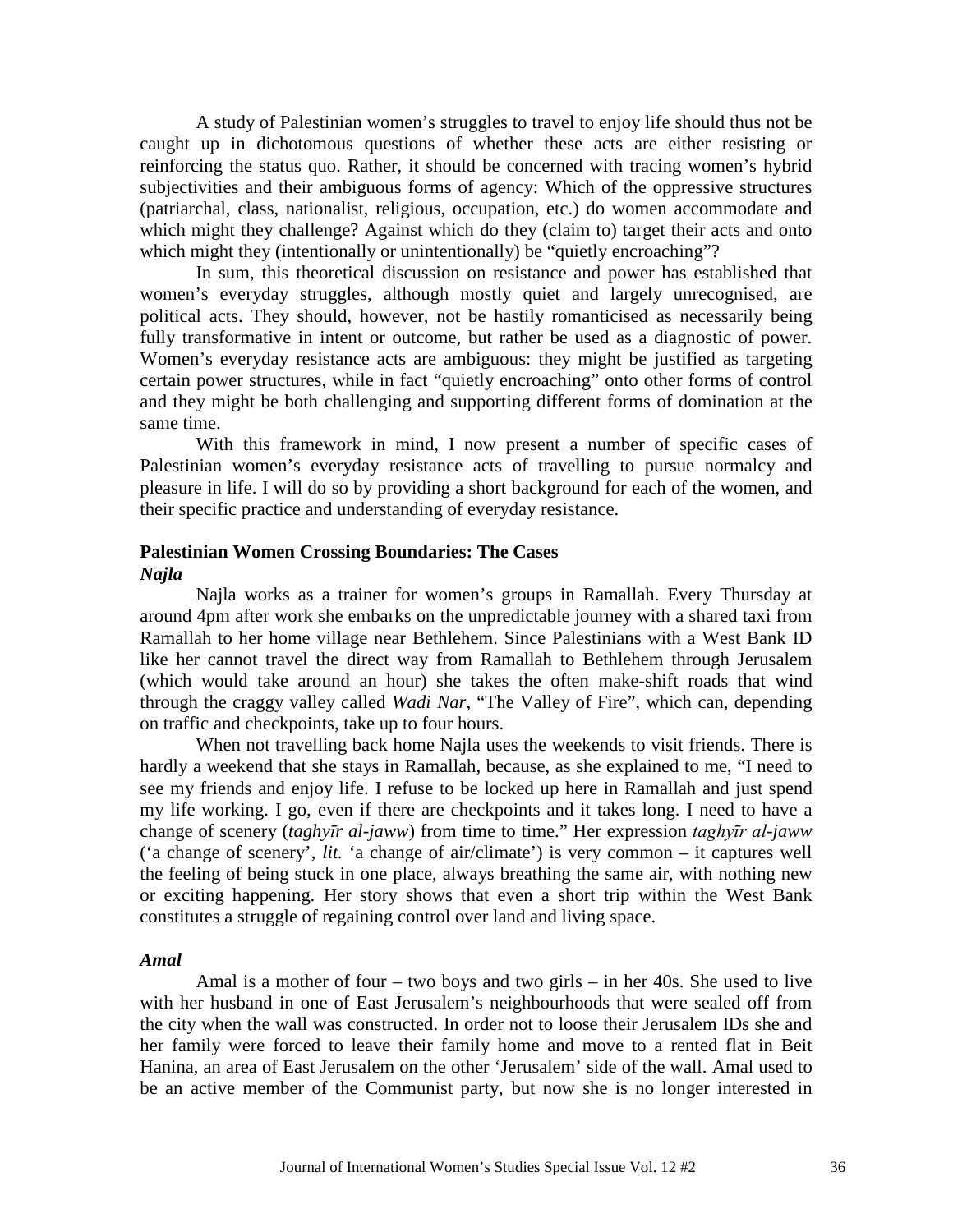political activism: "I stopped. There is absolutely no point these days. Now I prefer to work as an individual, as Amal. I can, for example, go and treat sick people or help in any other way as an individual – but not in a collective, not in a political party."

Amal likes to enjoy life. With her female friends she organises regular meetings and trips to different parts of the West Bank, a great deal of which is spend with eating, telling stories of the past and laughing about husbands (who are not allowed to join). "When I really want to relax, however," Amal told me one day, "then I take my book and go to the settlement nearby." I was surprised to hear that – of all places – she chooses a settlement to enjoy life. Although Amal was not referring to the highly secured Israeli settlements in the West Bank (which are impossible for Palestinians to access), but to those inside Jerusalem, I still could not imagine how and why, as a Palestinian, it could be relaxing there and I wondered if it would not even be dangerous. She explained to me that she would wear sunglasses and a shirt with short sleeves, so that no one can recognise her as Palestinian. "They think I am a Jewish woman. I can sit there and read my book and no one bothers me. They have nice gardens and parks there. Where can I go here [in East Jerusalem]? We have nothing here, and even if I would find a bench somewhere people would look strangely at me." Although the occupation has had strongly damaging and restricting effects on Amal's life, she has decided to make the best of what there is, even if this means finding sneaky ways to gain access to spaces formally out of her reach and control.

# *Karima*

Karima, a forceful and restless Christian woman in her 60s, is a long-term peace activist: "I see myself as the ambassador of peace and justice. I need to meet Israelis faceto-face to tell them about our suffering and what they do to us, so that they cannot escape their responsibility and guilt," she told me after a joint Palestinian-Israeli women's meeting in Haifa. As the Palestinian coordinator she had managed to secure travel permits for ca. 20 Palestinian women to go to Haifa for this workshop. When I joined the meeting on its last day, there was tension between the Palestinian women and the Israeli programme instructor. Most Palestinian women complained that the topic of the workshop (communication skills and self-empowerment) is irrelevant to their situation, that they felt patronised by the treatment of the Israeli instructor who, according to them, did not allow any discussion about everyday life under occupation. The Israeli instructor, however, criticised the Palestinian women for not taking the course seriously and for "just coming here to have fun."

She was right. The Palestinian women did indeed come to Haifa to have fun. Hala, a university graduate, told me in her very im- (and ex-)pressive English:

I came to this meeting because I wanted to see Haifa and I wanted to take a break from my life in Bethlehem. Yes, you can write this in your research. I only came here to have fun. I have no problem saying that. But then – what sort of fun is that? It is not fun for me to come here and listen to her [the Israeli instructor's] bullshit. It is much better for me if I speak to my Palestinian friends who understand the situation and who understand my feelings. There is no point to tell her anything about my life or about me.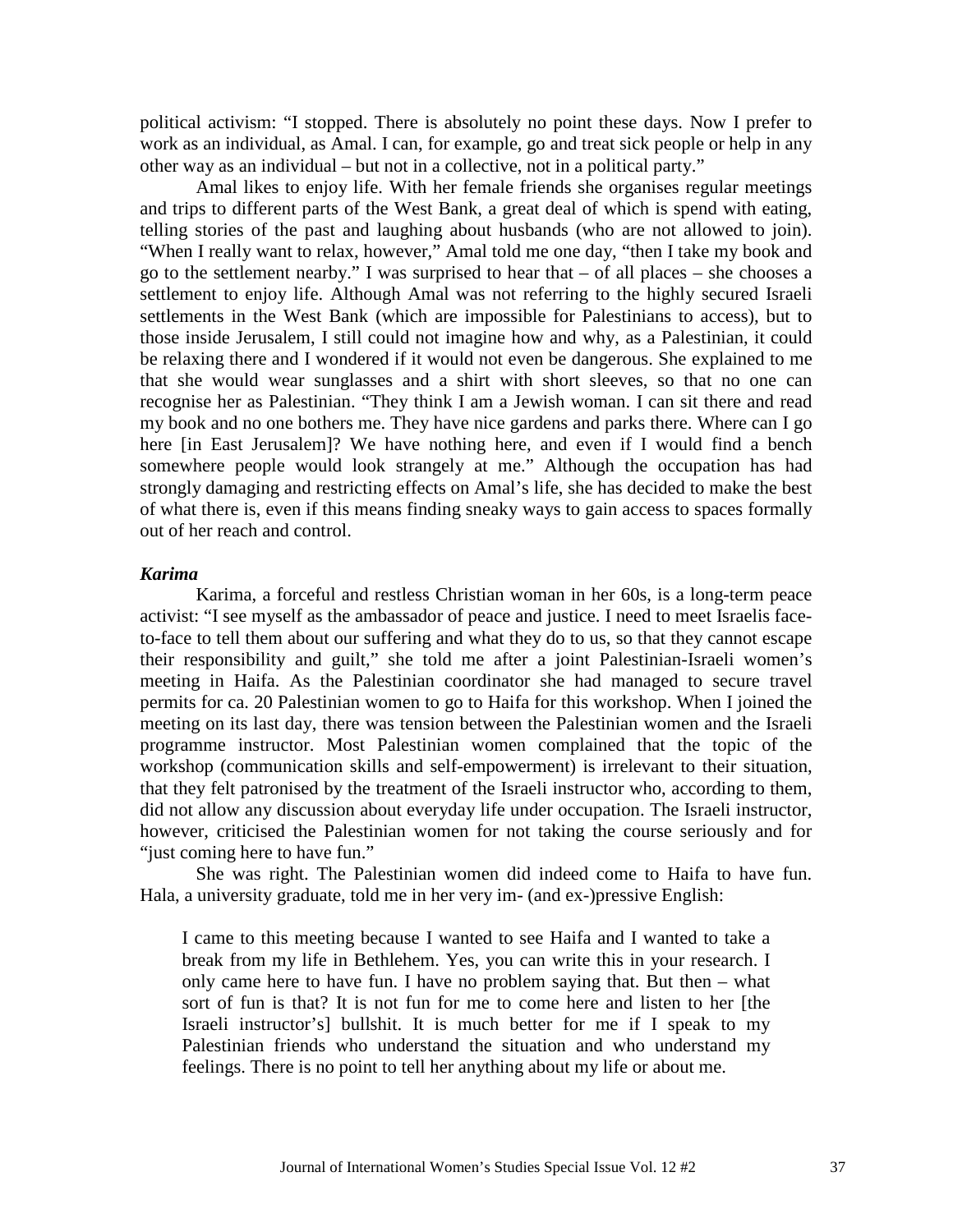When I met Karima a couple of weeks later in Bethlehem she immediately wanted to explain to me what had happened in Haifa. Staying true to her mission of confronting Israelis with reality, she replied back to the (non-present, of course) Israeli instructor:

Yes, we came here to enjoy! It is our right as Palestinians to also come here to Haifa to have fun. You stole our land [Karima's family is originally from Haifa], our water, our rights and our freedom. So the least we can do is to come here to our land, go to the beach and have fun. There is nothing wrong with that. Or do you really think I want to come here so that you can teach me how to communicate?

Karima thus added yet another layer to how women understand and frame their travel practices to enjoy life. She states that it is her *right* as Palestinian to use and enjoy those spaces now inside Israel.

All three stories provide different illustrations of how Palestinian women struggle to enjoy life through trips and gaining space. Najla's, Amal's and Karima's attempts to carry on with everyday life, by using and enjoying to the extent possible their fragmented and occupied living space provide important insights into their practical and discursive negotiating with changing systems of domination. It is here that Abu Lughod's (1990) call – to use resistance as a diagnostic of power – can guide the way to discovering shifts in the inter-workings of power and resistance in Palestine.

# **From "Suspension" to "Affirmation of Life"?**

A thread that runs through all three women's stories is their struggle to find ways to enjoy life by changing and gaining space: *taghyīr al-jaww* ('a change of scenery', *lit.* 'a change of air/climate'). They state that it is their right to have fun and relax in life. They thus strive to keep up or reproduce a sense of normalcy and hope, despite the destruction, death and frustration they are caught in. Such an attempt to lead and provide for one's family an ordinary joyful life – and more importantly the framing of this struggle as an act of *ṣumūd* – is decidedly different to practices and understandings of resistance during the First Intifada.

In the First Intifada, Palestinian resistance was mainly collective in the form of strikes, mass demonstration or committee work. However, what ran in parallel to the overt public nonviolent resistance acts against Israeli occupation was a more covert everyday resistance, what Jean-Klein (2001) has described as "suspension of life." In a process that Jean-Klein terms "self-nationalisation" people called upon each other to suspend everyday activities and joyful events. Wedding, religious, birthday or other celebrations needed to be stopped in order to affirm the abnormality of occupation. Time for normality and pleasure was to come only once independence had been gained. As one of Jean-Klein's informants clearly put it: "When we have our state, then we will have one big wedding procession!" (96).

Now, several years into the Second Intifada and with the prospects for peace- and state-building shattered, Palestinians have turned back to striving for everyday pleasure and normality (see Junka, 2006; Kelly, 2008). A redefinition of what constitutes resistance has taken place and certainly, by now, enjoying life and finding hope, despite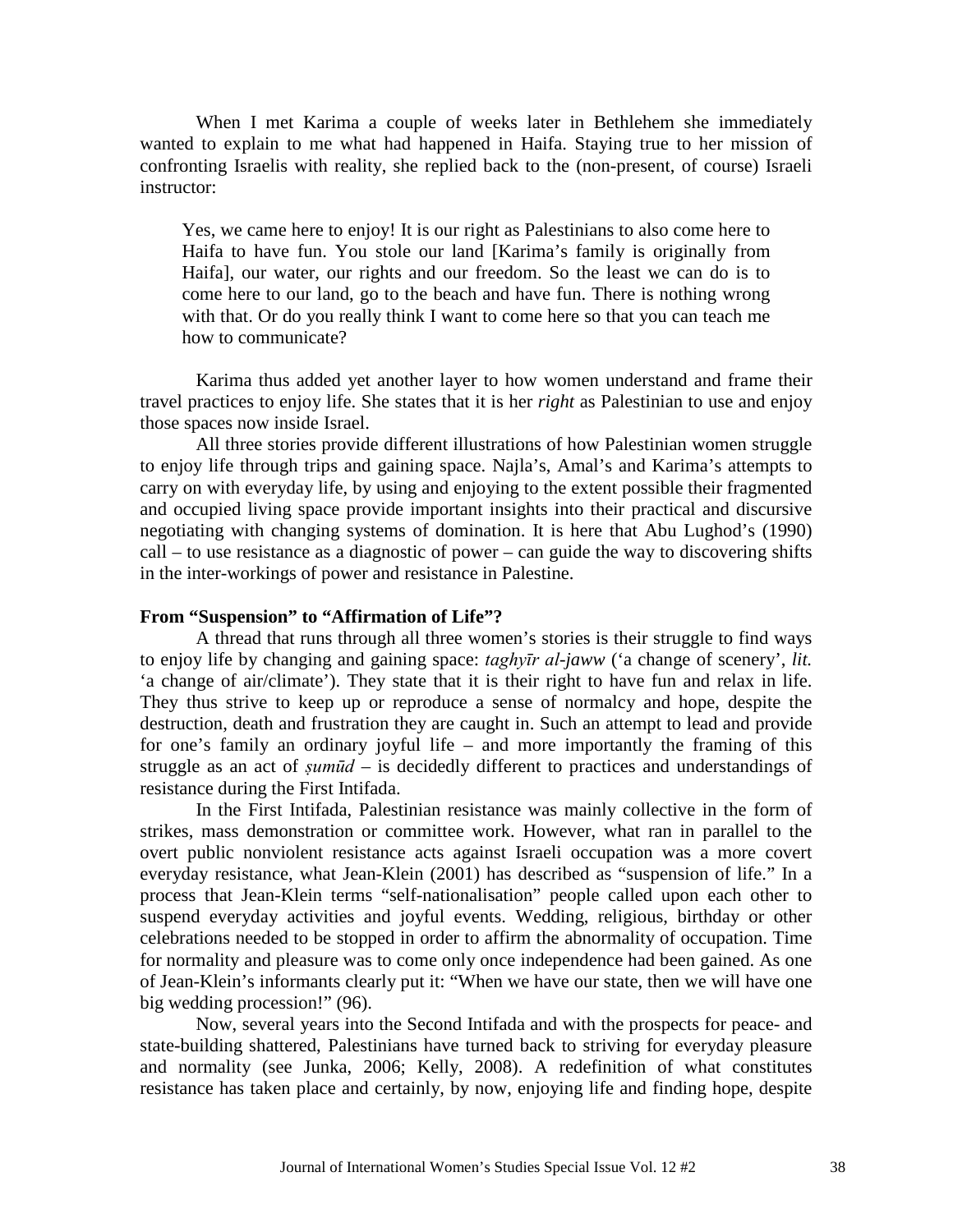the hopeless situation, is considered by many Palestinians a part of resistance and *ṣumūd*. [5](#page-2-2) This is not to claim that an act like, for example, Amal's of sneaking into a Jerusalem settlement to relax, will change the status quo of the Israeli occupation. Rather, the crucial question to ask is: How has the matrix of power relations changed since the First Intifada so that women now regard travel and everyday joy as a form of *ṣumūd*?

# *Resisting (the Effects of) Israeli Settler-Colonial Policies*

One theme that dominates women's struggles is that of space and land. Several scholars have described Israeli policies of spatial control as one of "enclavisation" (Falah, 2005), "bantustanization" (Farsakh, 2005) or "creeping apartheid" (Yiftachel, 2005).<sup>[6](#page-8-0)</sup> The spatial dismemberment of the Palestinian community has had severe damaging impact on Palestinian economy (Roy, 2004), society (Johnson, 2006) as well as political organisation and action (Taraki, 2008). Israeli "spacio-cidal" policies, i.e. the systematic dispossession, occupation and destruction of Palestinian living space, is made possible "by exercising the state of exception and deploying bio-politics to categorize Palestinians into different groups, with the aim of rendering them powerless" (Hanafi, 2009:106). Such policies have thus secured not only complete domination over the land, but also over the smallest details and fine grains of Palestinian everyday life. Against this background, where and how can Palestinian resistance be practiced? Mbembé (2003) has argued that, since Israeli "late-modern colonial occupation" (25) reduces Palestinians to "living dead" (40), the space left for Palestinian agency is their mere control over their own death; the possibilities of resistance become reduced to the act of martyrdom.

The struggles of Amal, Najla and Karima (and many more women I interviewed), however, contradict Mbembé's assertion and confirm Hanafi's (2009) conclusion that Israeli practices of physical and spatial domination and subjectification are met by acts of resistance other than violence and martyrdom. They show that resistance does not necessarily have to be violent, nor does it necessarily have to be public, collective, or confrontational. Rather, theirs is a struggle to indirectly and quietly re-appropriate and redefine their occupied, fragmented and dispossessed spaces. Each woman has their own way to deal with the spatial dismemberment and destruction of their living space.

Najla's defiance "not to be locked up in Ramallah" and instead embark on unpredictable trips through the West Bank, despite checkpoints and closures, is an example of what by now, according to Hammami (2004), has become one of the most common forms of Palestinian *şumūd* against the occupation: "getting there" (26).<sup>[7](#page-8-1)</sup> This new meaning of *ṣumūd* is decidedly different from its original nationalist understanding. In the 1970s *ṣumūd*, institutionalised through financial support from Arab states, denoted a refusal to leave the land and as such has been criticised as a form of passive nonresistance (Tamari, 1991:61). Now it stands for something more proactive. "Its new meaning, found in the common refrain, "*al-hayat lazim tistamirr*" ("life must go on") is about resisting immobility, refusing to let the army's lockdown of one's community

 <sup>5</sup> Contributions in Teefelen (2007), for example, predominantly relate the concept of *ṣumū<sup>d</sup>* to Palestinians' searching for hope, joy and a normal life.

<span id="page-8-0"></span><sup>&</sup>lt;sup>6</sup> Israeli practices of spatial control are rooted in and informed by the Zionist myth of 'a land without people for a people without land' (see Hanafi, 2009:119) and thus part of Israel's long-term policies of unilateral separation and Palestinian territorial dismemberment (Falah, 2005:1341).

<span id="page-8-1"></span><sup>&</sup>lt;sup>7</sup> Palestinian resistance is not only practiced through "getting there," but also "getting around" and, more importantly, "getting by" the occupation (Allen, 2007).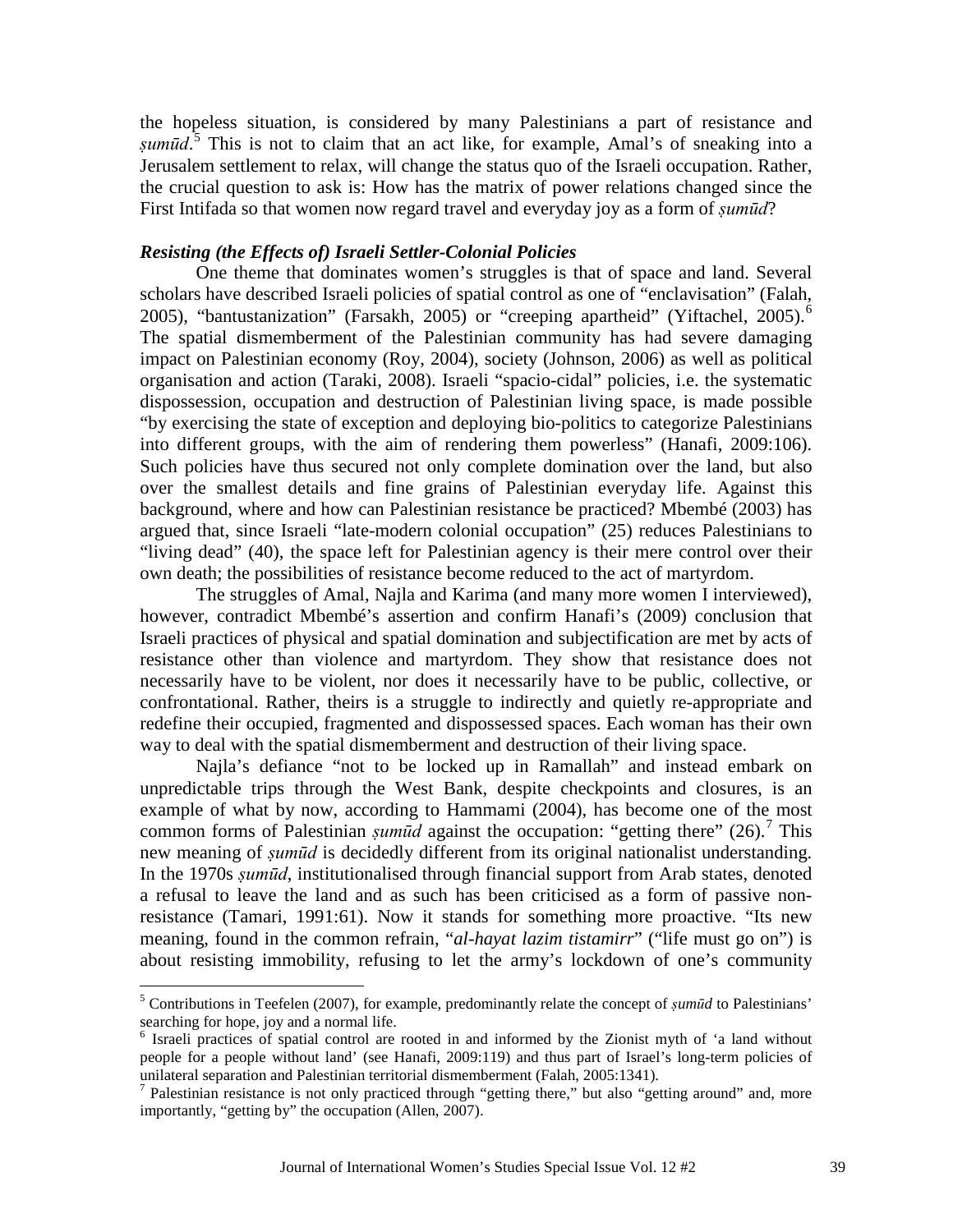preclude one from reaching school or work" (Hammami, 2004:27). Najla's insistence to not only stay on her land but also to travel this land and use it proactively, to breathe the different airs of this land, is an example of this emergent and changing understanding of *ṣumūd*.

To re-appropriate space for their own gains, Amal and Karima go even a step further in their defiance of Israeli spatial control. For them, the air they want to breathe is not confined to 'what is left' after the Oslo 'peace' process. Their tactic to make use of those spaces now formally out of their reach and control, however, must – in order to succeed – take a more covert and cunning form than Najla's straightforward insistence to "get there." Both adopt a tactic of disguise: Amal quite literally by dressing up in a shortsleeved shirt and sun-glasses (so as not to be recognised as Palestinian), and Karima by enrolling in the occupier's project (to obtain the travel permit). To better grasp their acts de Certeau's (1984) notion of tactics of everyday life is helpful:

The place of a tactic belongs to the other. A tactic insinuates itself into the other's place, fragmentarily, without taking it over in its entirety, without being able to keep it at a distance. It has at its disposal no base where it can capitalize on its advantages, prepare its expansion, and secure independence with respect to circumstances. [...] it is always on the watch for opportunities that must be seized "on the wing." Whatever it wins, it does not keep. It must constantly manipulate events in order to turn them into "opportunities." The weak must continually turn to their own ends forces alien to them. (xix)

Going to an Israeli settlement to relax, or to Haifa to the beach, or across the West Bank to visit friends and family is not an act with which women can, or believe they can, permanently end Israeli occupation. It is, as de Certeau demonstrates, a tactic to temporarily subvert established power configurations. Gains are temporary, small and personal victories only: Amal might be able to enter the space where she can relax this time, but the next day she must negotiate access all over again. As such, "affirmation of life" tactics differ starkly from the First Intifada "suspension of life" strategies: they are practiced predominantly on the individual (rather than collective) and ideational (rather than action-oriented, practical) level. Amal sees "absolutely no point" in participating in collective political initiatives, Karima insists on her "right as Palestinian to come to Haifa to have fun," and Lama, quoted at the outset of this paper, stresses that as a mother she has to resist Israeli occupation, by "keeping herself together," "staying steadfast" and providing a future vision for her children

Since Palestinians can never predict the outcome of their acts, nor the form that Israeli arbitrary and brutal reprisal might take, they now predominantly focus "on the affirmation of life in the immanent present rather than in a future that for [them] appears indefinitely delayed" (Junka, 2006:426). Women's everyday struggles therefore are mainly individual and short-term; they concentrate on the 'here and now' and on seizing every opportunity to maintain (a sense of) ordinary and joyful life. With their tactics women do not aim at effecting long-term political change. As the disproportionally weaker actor they cannot realistically revert Israeli policies of spatial control; they can only trick the much more powerful Israeli authorities, gain access to 'their' space and subvert the power relations from within by making use of it for their own good.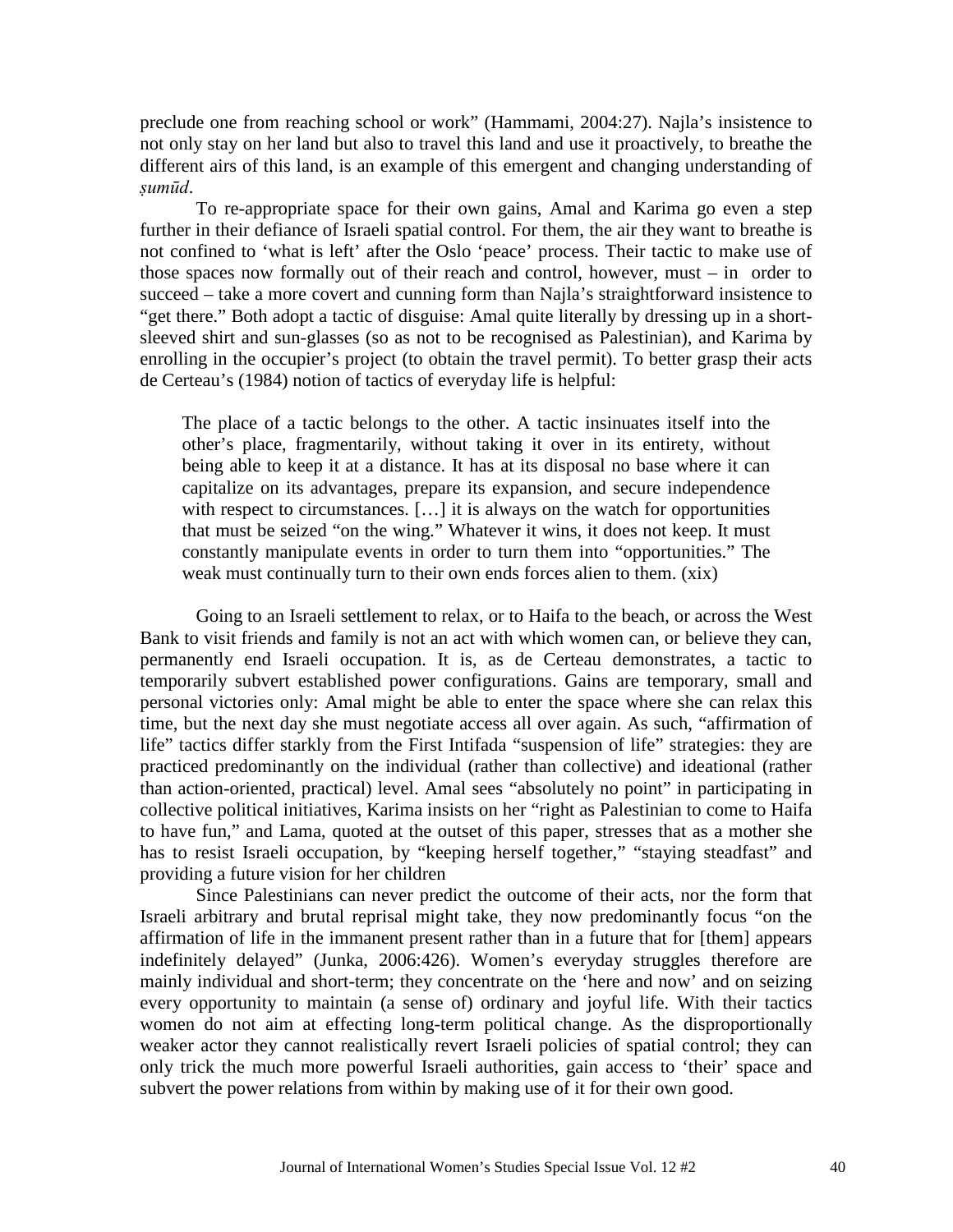Yet, it is in tricking the occupier that they find joy and that their dignity is maintained: "In these combatants' stratagems, there is a certain art of placing one's blows, a pleasure in getting around the rules of a constraining space. We see the tactical and joyful dexterity of the mastery of a technique" (de Certeau, 1984:18). The cunning act of subversion, however temporary and individual, brings joy. Women's transgression of physical and ideational boundaries does not claim to intent to change the material reality of the occupation and women are aware that their victories over Israeli control are only temporary. This temporary gain over the Israeli "spacio-cidal" policies, however, does subvert, at least, some of the *effects* that these policies intended to have on Palestinian bodies. Junka (2006) argues in her study on the politics of Gaza Beach:

If what is at stake in Palestine today is the very possibility of life itself and the ability of Palestinians to exercise control over their colonised bodies and spaces of everyday life, then the affirmation not only of death but also of life and pleasure becomes a meaningful aspect of the Palestinian struggle. (422)

Her conclusion also holds true for Palestinian women relaxing and enjoying life in a Jerusalem settlement, on Haifa beach or with friends and family in the West Bank. Palestinians' "affirmation of life" during the Second Intifada (Junka, 2006) thus stands in stark contrast to their "suspension of life" during the First Intifada (Jean-Klein, 2001). Enjoying life is a tactic to subvert the effects that Israeli "spacio-cidal" policies indented to have on Palestinian bodies and agency: to render them powerless (Hanafi, 2009).

"Spacio-cidal" policies and brutal arbitrary force with which Israeli forces have aimed to reduce Palestinians to "living dead" have thus been countered not only by Palestinians taking control over death through martyrdom, as Mbembé (2003) writes, but mostly by other, much more covert tactics, one of which is to keep up hope, laughter and joy. In his earlier book, Mbembé (2001) questions the transformative power of humour and ridicule: "Those who laugh, whether in the public arena or in the private domain, are not necessarily bringing about the collapse of power or even resisting it" (110). In his view humour cannot be considered a form of resistance since it does not radically alter the oppressor's material base. However, in accordance with more recent literature,<sup>[8](#page-8-1)</sup> the findings of my field studies show that Palestinian women's pursuit of everyday pleasure and normalcy does not aim to and cannot change material realities. Since controlling the occupied, fragmented and dispossessed *physical* space is impossible, Palestinian women stress the need to maintain their own alternative *ideational* spaces, by insisting on their right to an ordinary life including its pleasures, joys and laughters.

## *Resisting Patriarchal Control*

Women's struggles are not only directed against and restricted by Israeli control, they are also shaped by (and shaping) internal Palestinian power structures. During the First Intifada, for example, women did not necessarily choose but rather were *expected* to suspend enjoyment and sacrifice their social life for the national cause. Communal, nationalist and Islamist leadership played an important role in enforcing and policing people's adherence to the resistance and the policy of suspension (Junka, 2006:423).

<span id="page-10-0"></span> <sup>8</sup> Recent studies that deal with Palestinian's everyday resistance include Hammami (2004), Junka (2006), Allen (2007), Johnson (2007) and Kelly (2008),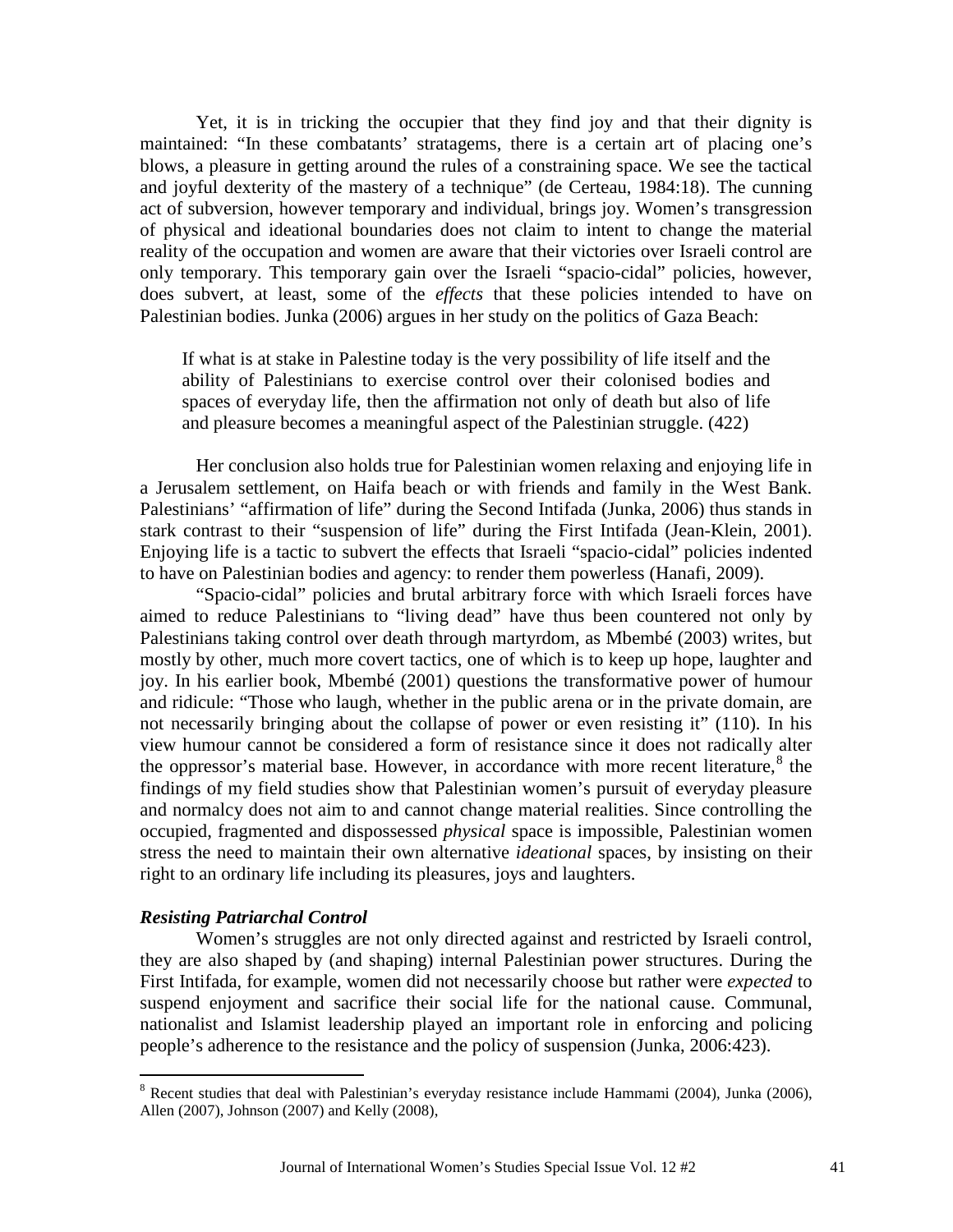Resistance still remains the main explanatory paradigm for Palestinian politics. Yet, the increased spatial and political fragmentation of the Palestinian community, in combination with the violent attacks that Israeli forces carry out against any form of collective resistance, has reduced not only collective acts but also collective understandings of resistance. Palestinian political culture is increasingly characterised by a plurality of contradictory and competing narratives and forms of resistance. Defining (and practicing) certain acts as resistance, and branding others as collaboration or surrender, becomes a way to assert political and social power. The Second Intifada, for example, was not just launched in resistance to Israeli occupation, but the form it took of public, action-oriented and predominantly armed resistance was also a way to oppose and render the final blow to the negotiation paradigm symbolised by the Oslo 'peace' process.

Internal fragmentation of Palestinian political struggle has certainly changed the matrix of power relations that enable and constrain women's agency, and it might be argued that lack of unity has opened up new spaces for women to define and practise more individual 'inbetween' forms of resistance. Amal's, Karima's and Najla's acts of crossing physical and ideational boundaries to enjoy life and especially their framing of these acts as a form of resistance indicate that women have succeeded in seizing the confusion and struggle over resistance at the national level to "quietly encroach" onto other forms of domination. By claiming that it is their right to have fun they frame their acts as political resistance against Israeli occupation and thus stay true to the meta-frame of resistance. Yet, in fact, their acts challenge patriarchal forms of control exercised by secular-nationalist, religious-political and other actors at national, family and community level.

Bayat (2007) has argued that "anti-fun-damentalism" stems less from the Islamists' fear that the more spontaneous and individual nature of what he terms "the politics of fun" could disrupt moral norms, but rather that it might undermine their own regime of power and authoritative voice on social conduct. Controlling what counts as resistance and when or why people – and particularly women - are allowed to have fun, pleasure and entertainment thus is nothing specific to Islam or Islamist groups, but rather is an attempt undertaken by most political groups to consolidate political and social power. Illustrating his argument with the example from a secular setting where militants from the al-Aqsa Martyr Brigade interrupted a music concert in Nablus claiming that joy and entertainment would disrupt public commitment to the cause and to (the Brigade's understanding and practice of) resistance, Bayat concludes that the "militias' apprehension of "happiness" follows the same logic of power – fear from a rival frame of mind that could ultimately undercut their authority" (456). Women insisting on their right to joy and entertainment thus negotiate with and challenge both Islamist and secular political discourses on fun and social conduct.

Additionally, they also resist patriarchal and social control at family and community level. The suspension of activities such as evening strolls, family visit, or women's coffee circles during the First Intifada restricted particularly women's mobility and social life. Women's leisure trips are often organised with a group of female friends and are a way of keeping intact and strengthening women's informal networks. The general trend to return to a resistance paradigm that calls for the "affirmation of life" has thus been seized by women as an opportunity to challenge patriarchal restrictions,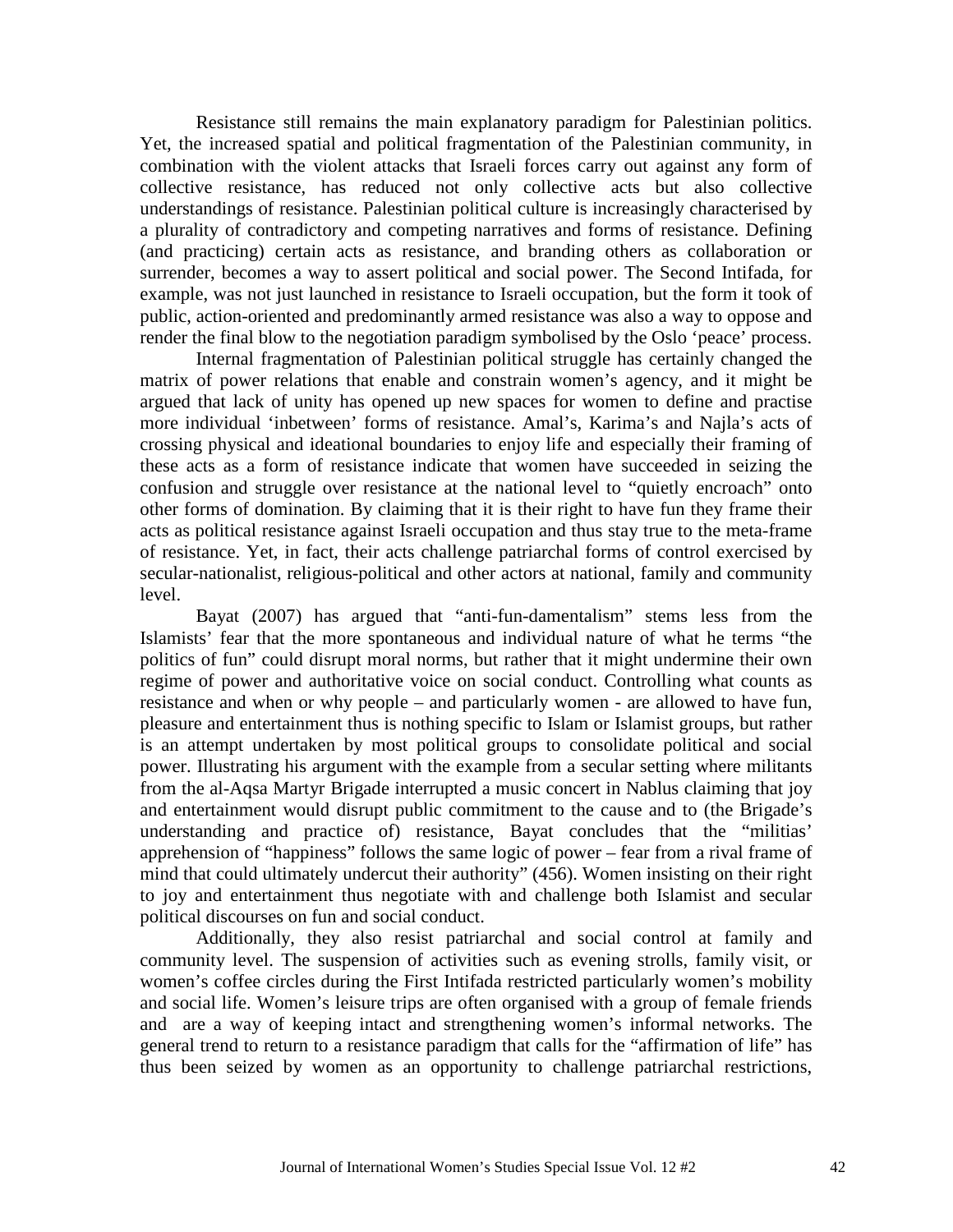increase their mobility and revive informal networks, a crucial source of their social and political power.

While most Palestinians have shifted their understanding and practice of resistance from "suspension" to "affirmation of life" the precise forms that women's practices of "affirmation of life" can take vary widely. Women are not free to choose; their agency is still limited by different and contradictory resistance discourses which vary according to class, age, political party affiliation, the spatial categories of towncamp-village, as well as between local communities. [9](#page-10-0) While, for example, the urban middle classes in Ramallah (but also Bethlehem or Jerusalem) consider the pursuit of a normal joyful life a form of resistance (Taraki, 2008), the authoritative resistance discourse in places such as Nablus, Qalqilya or Tulkarm, takes inspiration from the First Intifada paradigm of "suspension of life". Najla's travelling within the West Bank is broadly accepted among Palestinians as a form of *ṣumūd* of "getting there," but Amal's and Karima's acts of using Israeli space for their own ends without directly challenging the power relations between occupier and occupied, might not be. Particularly, participation in joint Palestinian-Israeli projects is often branded as normalising the abnormal situation of the occupation.<sup>[10](#page-12-0)</sup> Consequently the extent to which Palestinian women succeed in gaining social power by framing their crossing of patriarchal physical and normative boundaries as an act of resistance against Israeli "spacio-cidal" policies still crucially depends on their individual context.

# **Conclusion**

Palestinian women's pursuit of normalcy and joy through travelling and their framing of their acts as forms of everyday resistance highlight the growing hybridisation of their subjectivities. Women are negotiating with and through a multitude of intersecting and quickly changing power relations. The specificity of Palestinian women's struggles, however, is that although they – like their Egyptian sisters – face a "layered and overlapping round of oppressors" (MacLeod, 1992:553), they *do* have the 'luxury' of knowing their enemy. To gain social approval for their acts of travelling to enjoy life, they frame them as resistance to that clear-cut other, Israel, rather than to social control. By demanding their right to have fun they claim to be resisting the Israeli occupation and accommodate their acts within the newly emerging interpretations of *ṣumūd* as "affirmation of life." Yet, besides subverting physical and ideational forms of Israeli control, women going on leisure trips also transgress patriarchal restrictions at national, community and family level.

The fact that women's acts of *ṣumūd* centre on the two notions of space and "affirmation of life" points to shifting (inter-related) external and internal power constellations.

Israeli "spacio-cidal" policies of occupation, dispossession and fragmentation of Palestinian living spaces not only target physical space, but also the fine grain and mere possibility of an ordinary joyful life. With their everyday tactics of crossing Israeliimposed physical borders women cannot permanently change the reality of the

<sup>&</sup>lt;sup>9</sup> Israeli occupation and spatial control have by no means brought about a relaxation of patriarchal control but have had widely varying effects on Palestinian social and gender relations (see Johnson, 2006).

<span id="page-12-0"></span><sup>&</sup>lt;sup>10</sup> For comprehensive discussions of joint Palestinian-Israeli projects and the charge of normalisation against them see Andoni (2003), Richter-Devroe (2009) or Sharoni (1995:131-152).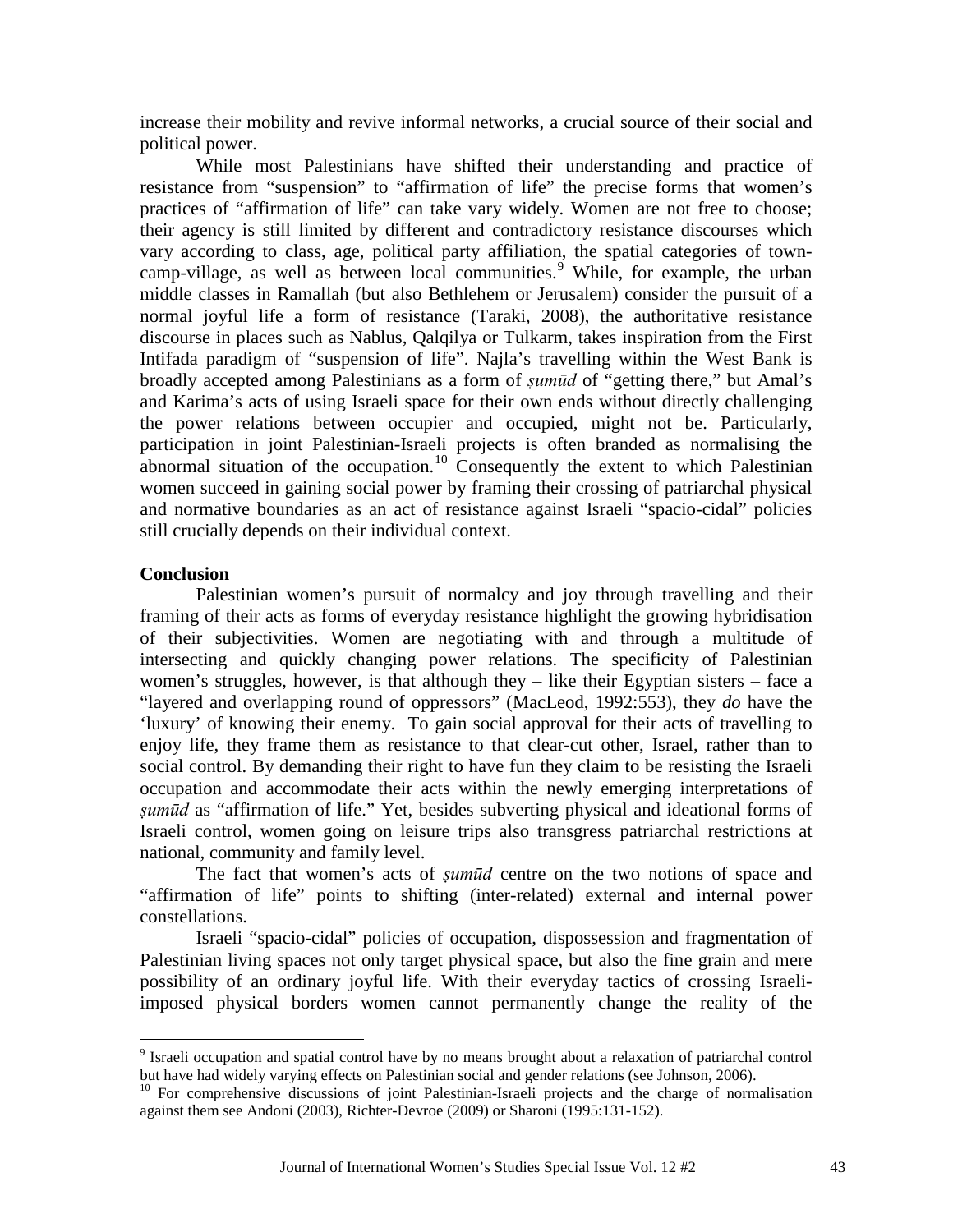occupation, but only temporarily and individually subvert power relations. On an ideational level, however, acts of trespassing physical borders to enjoy life might be a more long-term strategy to resist the *effects* of Israeli "spacio-cidal" policies by creating and maintaining own alternative cultural spaces.

On an intra-Palestinian level, women have seized the moment of the emergence of multiple understandings and practices of resistance to formulate and live – albeit in different ways and degrees – their own more individual forms of resistance. By insisting that it is their right to lead a normal joyful life, women frame their acts of trespassing as political resistance against Israeli occupation and thus stay true to the overall meta-frame. Yet, the apparently unintended 'side-effect' of their defying Israeli "spacio-cidal" policies is their "quiet encroachment" onto internal secular and religious political and social forms of male domination. With their everyday resistance acts Palestinian women thus challenge and bargain, practically and discursively, with material and ideational patriarchal power structures in their own society.

When scholarly inquiring into whether or not, or to what extent their acts have potential to bring about social or political change, one should, however, not loose sight of the bigger picture: that Palestinian women strategise and act within a context of pervasive and omnipresent Israeli control. In such a setting, maintaining an ordinary joyful life remains for most women the only meaningful, only available, and often the most urgent thing to do.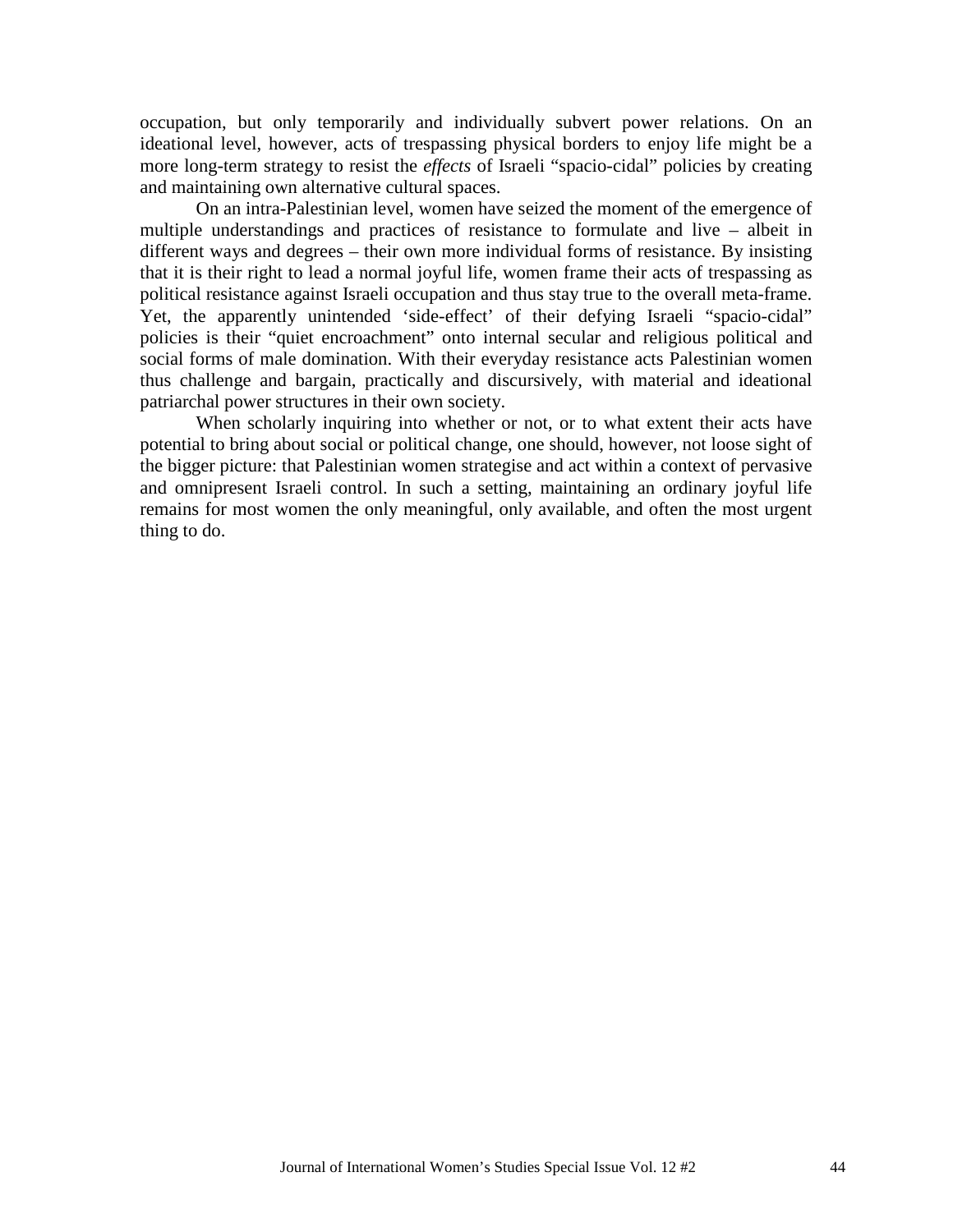#### **References**

- Abu-Lughod, L. (1990). 'The Romance of Resistance: Tracing Transformations of Power Through Bedouin Women' *American Ethnologist*, 17 (1): 41-55.
- Allen, L. (2008). 'Getting by the Occupation: How Violence Became Normal during the Second Palestinian Intifada' *Cultural Anthropology*, 23 (3): 453-487.
- Bayat, A. (1997). *Street Politics: Poor People's Movements in Iran*, New York: Columbia University Press.
- ---. (2000). 'From 'Dangerous Classes' to 'Quiet Rebels': Politics of Urban Subaltern in the Global South' *International Sociology*, 15 (3): 533-557.
- ---. (2007). 'Islamism and the Politics of Fun' *Public Culture*, 19(3): 433-459.
- Bourdieu, P. (1977). *Outline of a Theory of Practice*, Cambridge: Cambridge University Press.
- de Certeau. M. (1984). *The Practice of Everyday Life*, Berkeley, Los Angeles: University of California Press.
- Falah, G. (2005) 'The Geopolitics of 'Enclavisation' and the Demise of a Two-State Solution to the Israeli–Palestinian Conflict' *Third World Quarterly*, 26(8): 1341- 1372.
- Farsakh, L. (2005). 'Independence, Cantons or Bantustans: Whither the Palestinian State?' *The Middle East* Journal, 59(2): 230-245.
- Hammami, R. (2004). 'On the Importance of Thugs: The Moral Economy of a Checkpoint' *Middle East Report*, 231: 26-34.
- Hanafi, S. (2009). 'Spacio-cide: colonial politics, invisibility and rezoning in Palestinian territory' *Contemporary Arab Affairs*, 2 (1): 106-121.
- Jean-Klein, I. (2001). 'Nationalism and Resistance: the Two Faces of Everyday Activism in Palestine during the Intifada' *Cultural Anthropology*, 16(1): 83-126.
- Johnson, P. (2006). 'Living Together in a Nation of Fragments. Dynamics of Kin, Place, and Nation'. *Living Palestine. Family Survival, Resistance, and Mobility under Occupation*. Ed. Lisa Taraki. Syracuse: Syracuse University Press.
- ---. (2007). 'Tales of Strength and Danger: Sahar and the Tactics of Everyday Life in Amari Refugee Camp, Palestine' *Signs: Journal of Women in Culture and Society*, 32(3): 597-619.
- Junka, L. (2006). 'The Politics of Gaza Beach: At the Edge of the Two Intifada' *Third Text*, 20(3/4): 417-428.
- Kelly, T. (2008). 'The attractions of accountancy: Living an ordinary life during the second Palestinian intifada' *Ethnography*, 9(3): 351-376.
- Khalili, L. (2007). *Heroes and Martyrs of Palestine: The Politics of National Commemoration* Cambridge: Cambridge University Press.
- MacLeod, A.E. (1992). "Hegemonic Relations and Gender Resistance: The New Veiling as Accommodating Protest in Cairo" *Signs: Journal of Women in Culture and Society*, 17(31):533-557.
- Mbembé, A. (2001). *On the postcolony*, Berkeley, CA: University of California Press.
- ---. (2003) 'Necropolitics' *Public Culture,* 15(1):11–40.
- OCHA (2009). 'West Bank Movement and Access Update June 2009' *United Nations, Office for the Coordination of Humanitarian Affairs, Occupied Palestinian Territory*. United Nations, OCHA OPT Office, Available at: